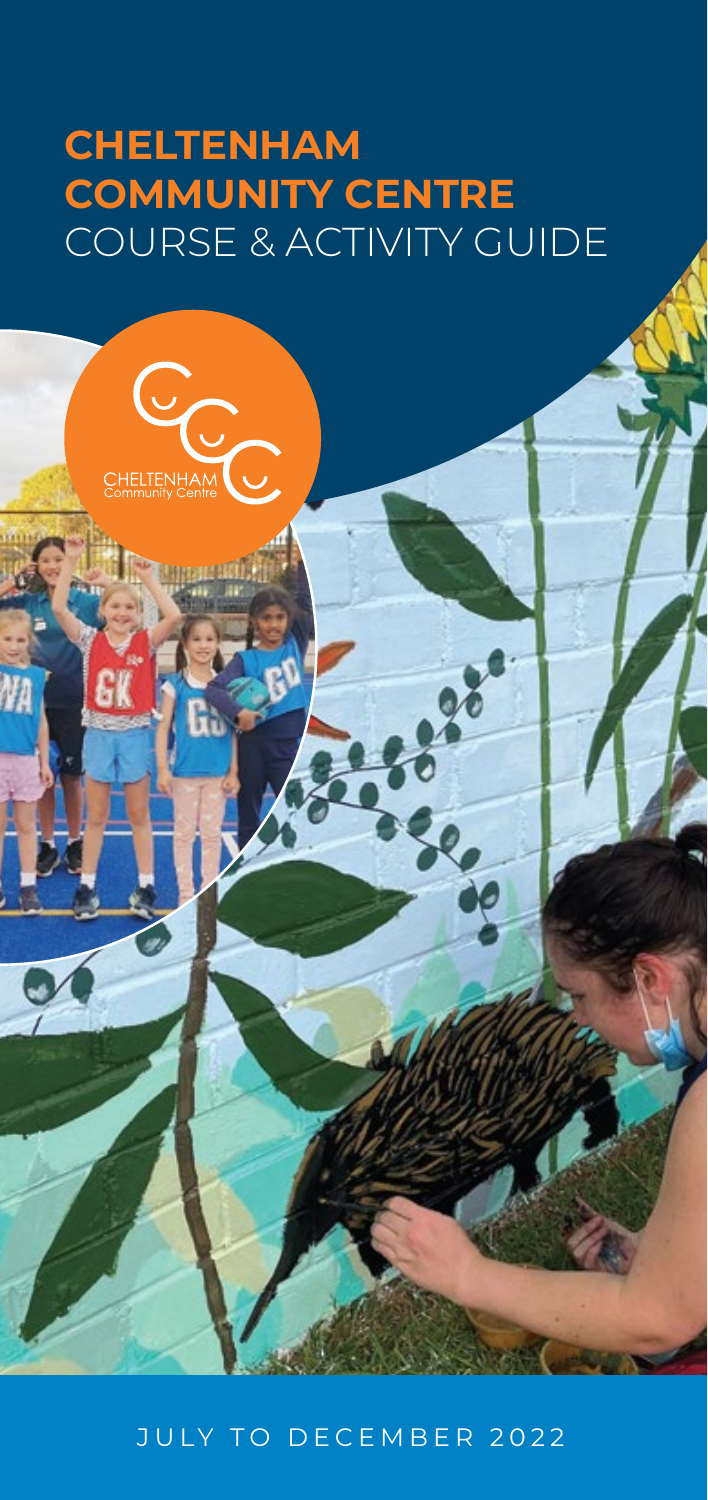# ABOUT

Cheltenham Community Centre (CCC) is a not-for-profit organisation that strengthens community by offering people a diverse range of community services, learning opportunities and resources for personal development.

CCC has over 1000 participants attending a wide variety of services and programs each vear, including adult education. childcare, health & wellbeing programs for adults and children, a netball club, and a community cafe.

CCC is supported by funding from a number of organisations. These include Adult Community and Further Education Board (ACFE), the Department of Families, Fairness and Housing (DFFH), the Department of Education and Training (DET), and the City of Kingston. CCC is one of the largest community providers of the Adult Migrant English Program (AMEP).

CCC believes in working in partnership with local agencies, learning institutes and government to provide individuals and the community with quality programs. CCC enjoys a positive working relationship with Southern Community Church of Christ (SCCC) to deliver community festivals, improve facilities for community programs and work on special projects.

All programs at CCC are conducted by highly qualified and experienced staff, while governance of CCC is overseen by a volunteer Board of Governance

## **Students with specific needs or disabilities**

CCC encourages applications for enrolment from students with specific needs. Within the capabilities of the organisation, we will endeavour to meet the additional needs of students provided they meet the entry requirements of the course. Where possible, we will provide alternate delivery, reasonable adiustment and COURSe assessment methods



# **EVENTS**

# **Seniors Festival – 1st to 31st October**

The Kingston Seniors Festival celebrates ageing positively throughout the month of October and recognises the important contribution older people make to our community.

## **Get Online Week – 17th to 23 October**

We will be providing a week of free learning opportunities for people more at risk of digital exclusion, such as older people, people with disability, low-income families, and First Nations people.

#### **Children's Festival – 22nd October**

Celebrate National Children's Week at our popular Children's Festival. Free, activities, shows, rides, great food, and lots more for families with children aged from birth to 12 years. It is a fantastic opportunity for our community to enjoy fun, engaging and educational experiences together.

# **Refund Policy**

## **Health & Wellbeing Programs**

If withdrawal from a program is made 7 days or more prior to commencement, CCC will refund any program fees paid, less an administration fee of 25% of total cost. Fees cannot be refunded when the withdrawal is made with less than 7 days notice. In the event that a program has to be cancelled by CCC a full refund will be paid. If the cost of a program prevents enrolment, please contact Centre management to discuss.

# **Contact Us**

**Cheltenham Community Centre 8 Chesterville Road Cheltenham Vic 3192 CCC is a Registered Training Organisation RTO No. 6507 | ABN 89 194 090 141 | Inc. No. A0024484L www.chelt.com.au | (03) 9583 0095 Fi**  $\odot$  Follow us on Facebook and Instragram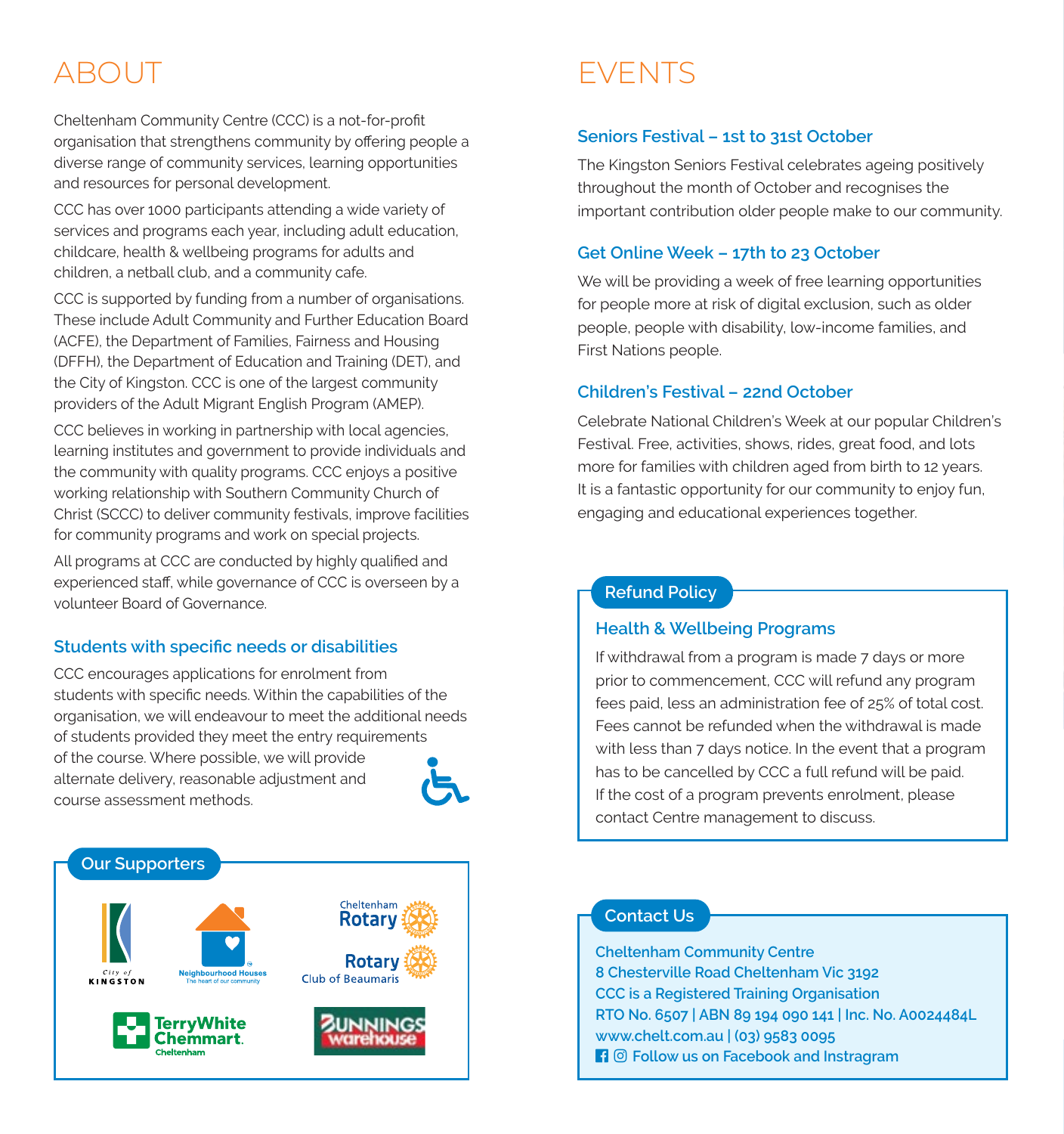# CHILDCARE

**25 place Licenced Childcare Centre. Childcare Subsidy (CCS) is available and**  Childcare Subsidy (CCS) is availab<br>we are open 48 weeks of the year. A variety of childcare sessions are available:

# Family Grouping

Family Grouping Care is available for children aged between 6 months and 5 years old. Children from the same family can attend sessions together.

# Pre-Kinder

Pre-Kinder is for children aged 2 to 4 years. These sessions are similar to a 3-year-old preschool program, but children can attend from 2 years of age.

# 3-Year-Old Activity Group

The 3-year-old Activity Group is a play-based group. The program provides a great introduction to and preparation for 4-year-old kindergarten. This session also includes a Jolly Phonics session introducing children to letter sounds through phonics, stories, and songs.

# **Childcare Hours**

There are 3-hour, 6-hour, or 7-hour options available, depending on the type of session.

- **> Family Grouping**  Monday/Wednesday/Thursday (3, 6 or 7 hours)
- **> 3-Year-Old Activity Group**  Tuesday (6 or 7 hours)
- **> Pre-Kinder**

Pre-Kinder Friday (6 or 7 hours)

 $\blacktriangleright$  **Occasional one-off care sessions** (Subject to availability)

*All programs are planned in response to children's interests, including group story & song sessions.*

## **Join our Mailing List**

JULY TO DECEMBER 2022

*Sign up to our mailing list to be kept up to date with*  new courses, activities and events offered throughout *the year. You can sign up at www.chelt.com.au*

# HEALTH & WELLBEING FOR CHILDREN

#### **Term 3 – Monday 11th July to Friday 16th September Term 4 – Monday 3rd October to Tuesday 20th December**

### **Music for Tots**

Music for Tots is a fun and interactive program for children aged 18 months - 5 years with their parents, grandparents, or carer. This group is a wonderful opportunity for children's physical and social development, as well as for parents to connect.

#### **Monday 9.30am – 10.30am**

Term 3 - 10 weeks - \$45 child, \$55 family Term 4 - 12 weeks - \$55 child, \$66 family

#### **Wednesday 9.30am – 10.30am**

Term 3 - 10 weeks - \$45 child, \$55 family Term 4 - 11 weeks- \$50 child. \$60 family

Casual price \$5 child. \$6 family

## **Music & Play for Bubs**

Baby Playgroup is for children aged 0 - 18 months accompanied by parents, grandparents, or carers. This group helps build social connections for children and families, as well as supporting children's development.

#### **Monday 11.30am – 12.30pm**

Term 3 - 10 weeks - \$45 child, \$55 family Term 4 - 12 weeks - \$55 child, \$66 family

#### **Wednesday 11.30am – 12.30pm**

Term  $3 - 10$  weeks - \$45 child, \$55 family Term 4 - 11 weeks- \$50 child, \$60 family

Casual price \$5 child, \$6 family

## **KIDS Fun ART**

Katherine works with each child and their individual creative interests with an unspoken focus on building self-esteem to support self-identity and highlights the things they love about themselves creating beautiful works of art in a variety of mediums. Students may even learn some Spanish along the way!

#### **Tuesday 4:15pm-5.45pm**

Term 3 - 10 weeks - \$150 Term 4 - 11 weeks - \$165

# **Holiday Activities**

Check our website each term for fun, active, engaging holiday activities for primary school children. Volunteer leader roles available for youth aged 16 years and older.

*Book and pay online at www.chelt.com.au*

# **KIDS Fun YOGA**

#### **Dual Delivery: Face-to-Face & Zoom**

Kids Fun Yoga is a fun new class for primary school-aged kids. Whether you want to stop off at our Centre on the way home from school or join in via Zoom from the comfort of your own home, this class is a fantastic opportunity to help kids develop their concentration skills and build their confidence and positive self-image as part of a healthy, non-competitive group.

#### **Thursday 4:15pm-5pm**

Term  $3 - 10$  weeks - \$80 Term 4 - 11 weeks - \$88 Casual attendance \$10 per class

## **Kids Workshops**

During the year we conduct interactive workshops for kids including:

### $\checkmark$  Make Your Own Dumplings  $\checkmark$  Teen Cooking **Creative Art & more**

Check our website for regular updates on our workshops and watch out for new announcements!

# NETBALL

# **CCC Bolts Netball Club**

Join a great community grassroots netball club to make new friends while getting fit and having fun.



# **Season 2 – July - November 2022**

Games are played at Kingston Districts Netball Association – Dales Park – 570 Warrigal Road South Oakleigh.

Weekly training sessions are conducted at various local school netball courts.

*Please see www.chelt.com.au for more information.*

Sponsored by:





## **FunNet**

**NEW**

**Beginner netball for 6–8-year-olds – at Kilbreda College netball courts**

Fun introduction to netball skills - teamwork, footwork, ball skills. With fun, energetic CCC Bolts Club players and coaches. Great preparation for joining a team or learning a team sport.

#### **Monday 4:15pm-5pm**

Term  $3$  (11 July - 12 September, 10 weeks) \$50 Term 4 (3 October - 12 December, 10 weeks) \$50 *Book and pay online at www.chelt.com.au*